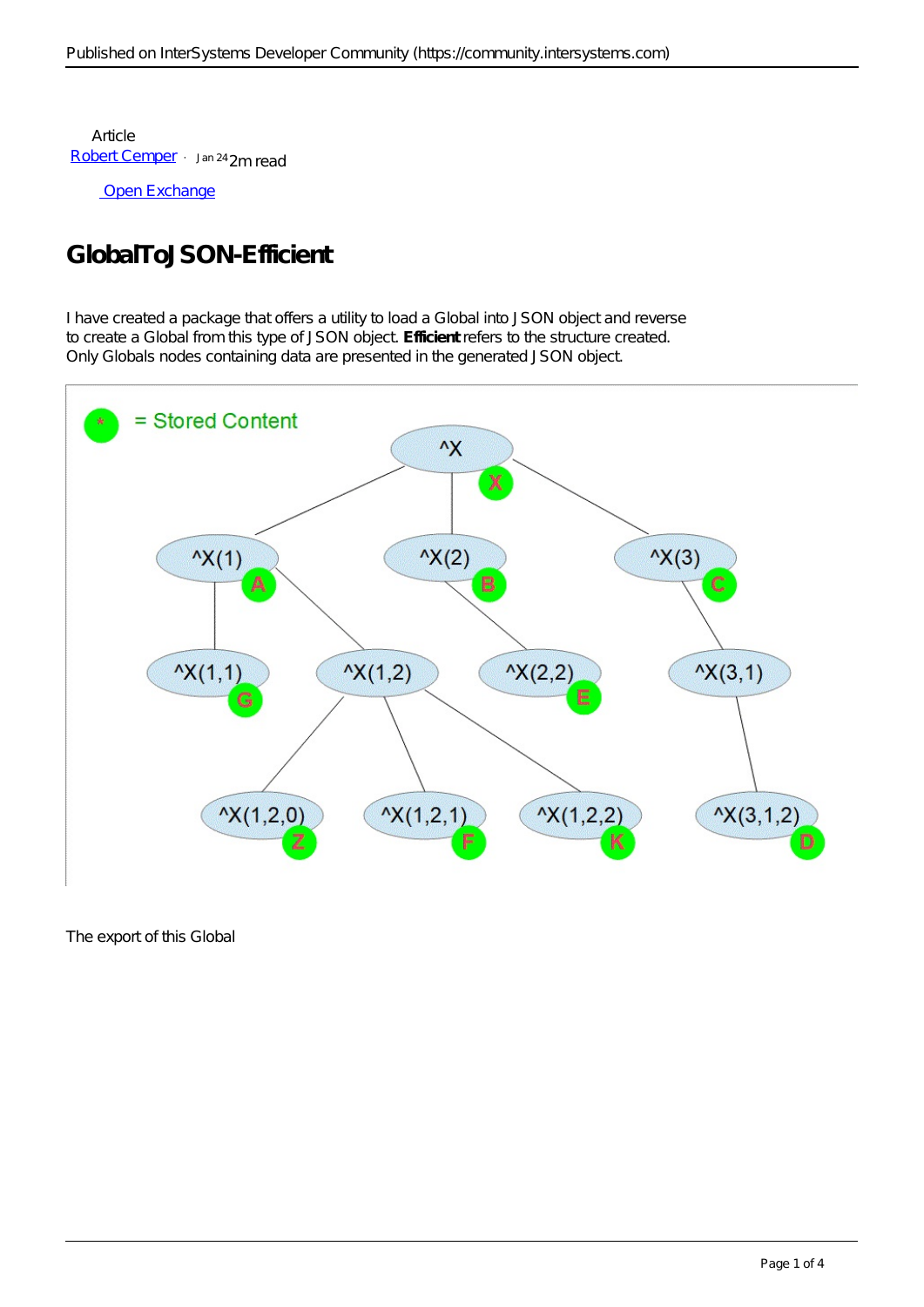## View global in namespace USER:

| Global Search Mask:   ^dc.MultiD |                                        |                                                                     |                                                                    | <b>Display</b><br>Cancel |
|----------------------------------|----------------------------------------|---------------------------------------------------------------------|--------------------------------------------------------------------|--------------------------|
|                                  | Search History:   ^dc.MultiD ~         | $ \mathbf{x} $                                                      | Maximum Rows: 100                                                  | <b>Allow Edit</b>        |
| 1:                               | Adc.MultiD                             |                                                                     | $= 5$                                                              |                          |
| $\overline{2}$ :                 | $\text{Mc.Multiply}(1)$                |                                                                     | $= $1b("Braam, Ted Q." , 51353)$                                   |                          |
| 3:                               |                                        | ^dc.MultiD(1,"mJSON")                                               | $=$ "{}"                                                           |                          |
| 4:                               | Mc.MultiD(2)                           |                                                                     | = \$1b("Klingman, Uma C.", 62459)                                  |                          |
| 5:                               |                                        | ^dc.MultiD(2,2,"Multi","a")                                         | $= 1$                                                              |                          |
| 6:                               |                                        | $\land$ dc.MultiD $(2, 2, \text{"Multi", "rob", 1}) = \text{"rcc"}$ |                                                                    |                          |
| 7:                               |                                        | $'dc.MultiD(2,2,'Multi", "rob", 2) = 2222$                          |                                                                    |                          |
| 8:                               |                                        | ^dc.MultiD(2,"Multi","a")                                           | $= 1$                                                              |                          |
| 9:                               |                                        | $\land$ dc.MultiD(2,"Multi","rob",1) = "rcc"                        |                                                                    |                          |
| 10:                              |                                        | $\land$ dc.MultiD(2,"Multi","rob",2) = 2222                         |                                                                    |                          |
| 11:                              |                                        | ^dc.MultiD(2,"mJSON")                                               | = "{""A"":""ahahah"",""Rob"":""VIP"",""Rob2"":1111,""Rob3"":true}" |                          |
| 12:                              | Mc.Multiply(3)                         |                                                                     | = \$1b("Goldman, Kenny H.", 45831)                                 |                          |
| 13:                              |                                        | ^dc.MultiD(3,"mJSON")                                               | $=$ "{}"                                                           |                          |
| 14:                              | $\sqrt{\mathsf{dc}}.\mathsf{Multi}(4)$ |                                                                     | $= $1b("", "")$                                                    |                          |
| 15:                              |                                        | ^dc.MultiD(4,"mJSON")                                               | $=$ "{""rcc"":122}"                                                |                          |
| 16:                              | Mc.Multiply(5)                         |                                                                     | $=$ \$1b("","")                                                    |                          |
| 17:                              |                                        | ^dc.MultiD(5,"mJSON")                                               | $=$ "{}"                                                           |                          |
|                                  | Total: 17 [End of global]              |                                                                     |                                                                    |                          |

Generates a JSON object that covers all Global nodes

```
USER>write $$Do^ZPretty(json)
{
   "gbl":[
     {
       "node":"^dc.MultiD",
       "val":"5"
     },
     {
       "node":"^dc.MultiD(1)",
       "val":"$lb(\"Braam,Ted Q.\",51353)"
     },
     {
        "node":"^dc.MultiD(1,\"mJSON\")",
       "val":"{}"
     },
     {
       "node":"^dc.MultiD(2)",
       "val":"$lb(\"Klingman,Uma C.\",62459)"
     },
     {
       "node":"^dc.MultiD(2,2,\"Multi\",\"a\")",
       "val":"1"
     },
     {
        "node":"^dc.MultiD(2,2,\"Multi\",\"rob\",1)",
       "val":"rcc"
     },
     {
        "node":"^dc.MultiD(2,2,\"Multi\",\"rob\",2)",
```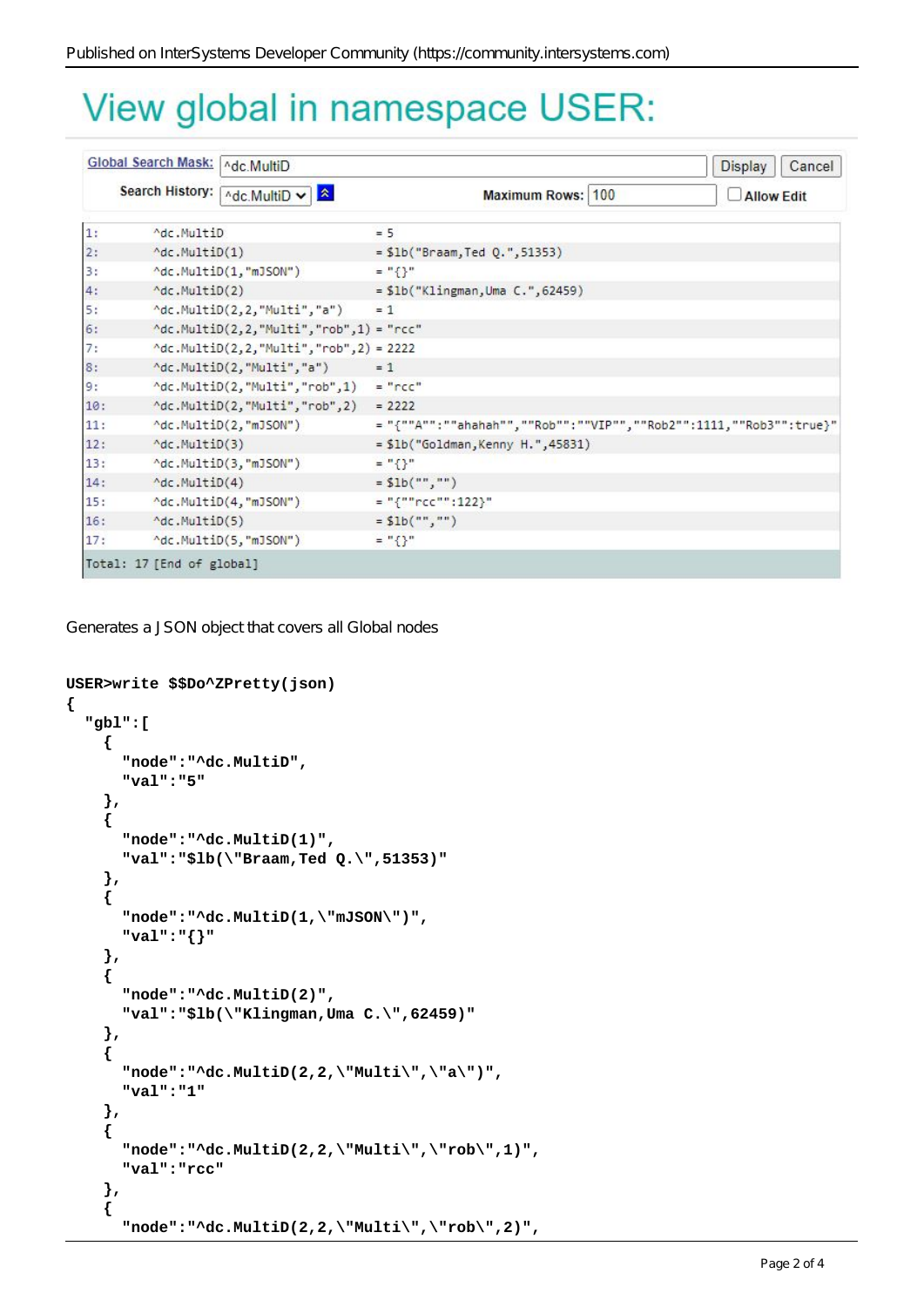```
 "val":"2222"
     },
     {
        "node":"^dc.MultiD(2,\"Multi\",\"a\")",
        "val":"1"
     },
     {
        "node":"^dc.MultiD(2,\"Multi\",\"rob\",1)",
        "val":"rcc"
     },
     {
        "node":"^dc.MultiD(2,\"Multi\",\"rob\",2)",
       "val":"2222"
     },
     {
        "node":"^dc.MultiD(2,\"mJSON\")",
        "val":"{\"A\":\"ahahah\",\"Rob\":\"VIP\",\"Rob2\":1111,\"Rob3\":true}"
     },
     {
        "node":"^dc.MultiD(3)",
        "val":"$lb(\"Goldman,Kenny H.\",45831)"
     },
     {
       "node":"^dc.MultiD(3,\"mJSON\")",
        "val":"{}"
     },
     {
        "node":"^dc.MultiD(4)",
       "val":"$lb(\"\",\"\")"
     },
     {
       "node":"^dc.MultiD(4,\"mJSON\")",
       "val":"{\"rcc\":122}"
     },
     {
        "node":"^dc.MultiD(5)",
       "val":"$lb(\"\",\"\")"
     },
     {
        "node":"^dc.MultiD(5,\"mJSON\")",
       "val":"{}"
     }
   ]
USER>
```
And the related Loader creates exactly the same Global

[Online Demo Terminal](https://gbl-to-json-e.demo.community.intersystems.com/terminal/) [Online Demo SMP](https://gbl-to-json-e.demo.community.intersystems.com/csp/sys/%25CSP.Portal.Home.zen)

[Video](https://www.youtube.com/watch?v=8Fz2537FHzc)

**}**

[#Globals](https://community.intersystems.com/tags/globals) [#JSON](https://community.intersystems.com/tags/json) [#InterSystems IRIS](https://community.intersystems.com/tags/intersystems-iris) [Check the related application on InterSystems Open Exchange](https://openexchange.intersystems.com/package/GlobalToJSON-Efficient)